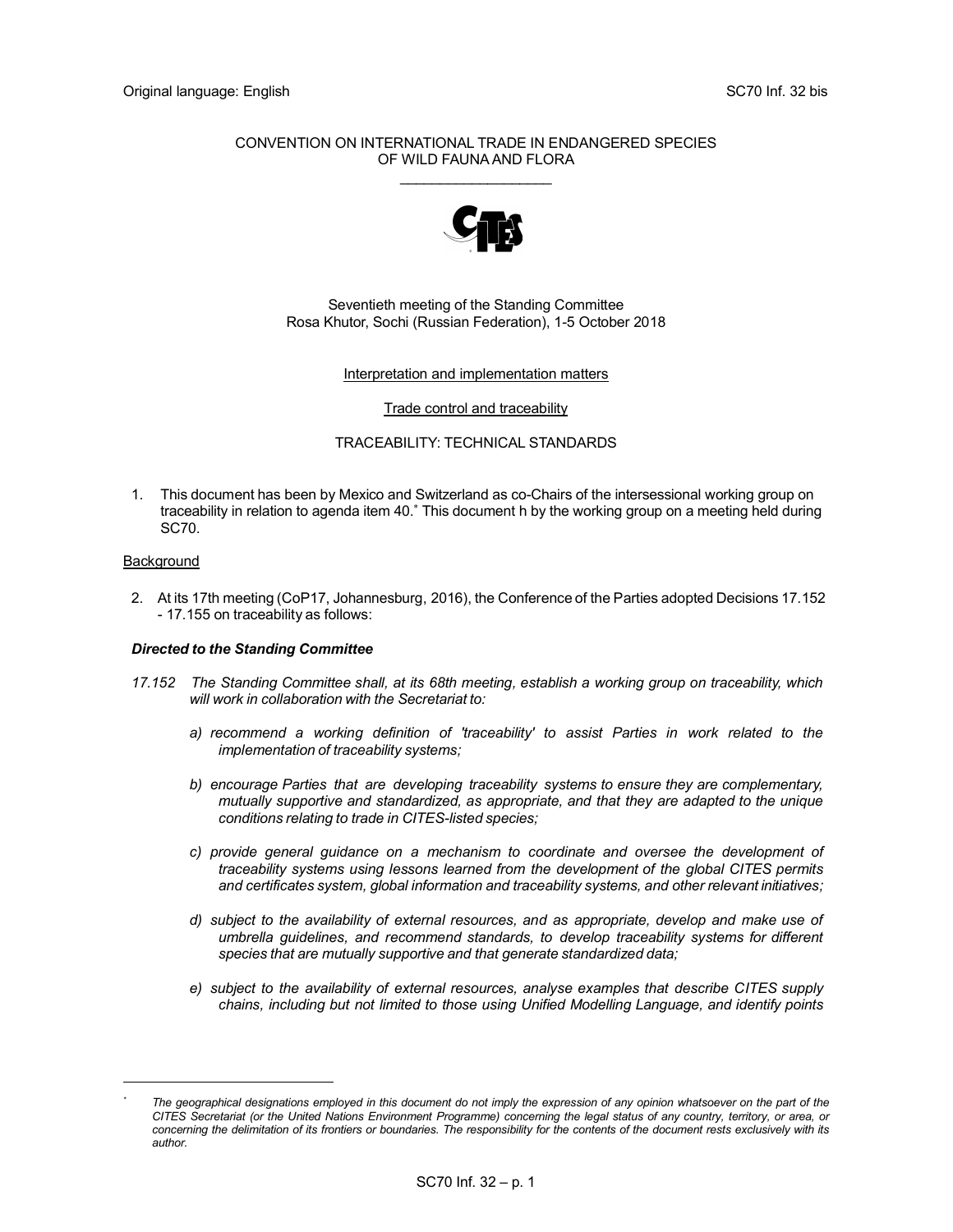throughout the supply chain where specimens should be located, verified, and its application defined, bearing in mind a wide range of production systems and life forms;

- f) take into account the work on e-permitting to ensure links between CITES permits and certificates and traceability identifiers;
- g) collaborate with United Nations and other relevant organizations that have experience in the development and use of traceability standards and systems; and h) draft a resolution on traceability, as deemed necessary, to be submitted to the Standing Committee, taking into account any relevant conclusions and recommendations of the report resulting from Decision 17.154, as appropriate, for consideration at the 18th meeting of the Conference of the Parties.

#### Directed to the Parties

- 17.153 Parties are invited to:
	- a) support the working group in its work on traceability;
	- b) inform the working group on the development of projects and on new information related to traceability in response to the Notification issued by the Secretariat under Decision 17.154;
	- c) adhere, as appropriate, to international standards and norms related to traceability systems in the development of these systems;
	- d) use data generated from traceability systems, as appropriate, in activities related to nondetriment findings and monitoring programmes; and
	- e) collaborate in the provision of capacity-building programmes that promote South-South and North-South cooperation in the development of traceability systems.

## Directed to the Secretariat

- 17.154 The Secretariat shall issue a Notification, requesting Parties to provide information on the development of projects related to traceability.
- 17.155 Subject to the availability of external funding, the Secretariat shall:
	- a) develop a portal on the CITES website on traceability, to make available:
		- i) recommendations by the working group on a definition of 'traceability', general traceability guidelines, and other relevant information;
		- ii) information on new and ongoing projects, as well as existing systems, on traceability, including lessons learned;
		- iii) information on global organizations working on traceability standards and systems;

and

- iv) relevant documents, research papers and guidelines on traceability; and
- b) in collaboration with the Standing Committee working group established under Decision 17.152 and UN/CEFACT, commission a report by a global organization or expert with experience in the development of standards related to traceability, to:

i) describe a possible governance model (or models) for use in CITES traceability systems;

- ii) describe the CITES supply chain using Unified Modelling Language or a similar tool;
- iii) identify and recommend appropriate information exchange protocols and standards for use in CITES traceability systems;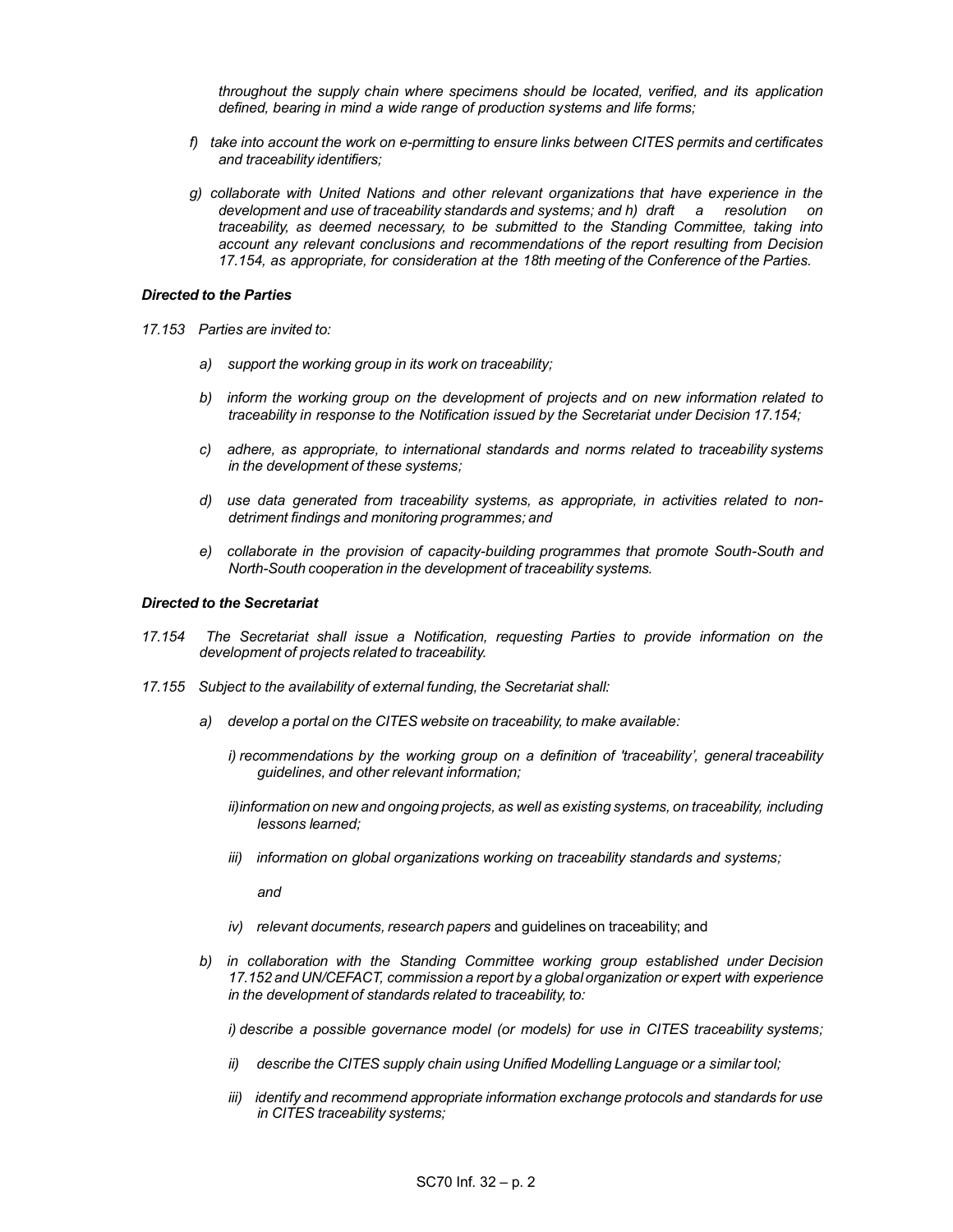- iv) describe a generic CITES traceability standard for use as a common model; and
- v) report to the Standing Committee on the conclusions of the report.
- 3. This document contributes to Decision 17.152 d) and f) and provides recommendations and guidelines on technical standards that Parties may consider when planning and implementing traceability systems for CITES listed species.

## Importance of international standards for traceability

4. The use of a closed, proprietary standard has significant drawbacks especially for systems that are operated for Government agencies:

 (a) A proprietary standard leads to single vendor solutions which increases costs for system procurement, implementation and operation.

 (b) Once a closed, proprietary standard is implemented, the Government agency is bound to a specific supplier. If that supplier ceases to support the system, closes its business or changes its commercial terms in an unacceptable way, costly transition to another standard and system is required.

 (c) Closed, proprietary standards cannot be scrutinised by the international community; their use exposes government agencies to unknown risks in terms of breaches, backdoors to data etc. The lack of transparency also leads to risk of the standard being inadequate in certain situations.

 (d) A closed, proprietary standard may not be acceptable to all stakeholders, in particular in foreign markets where the owner of the standard is not represented.

- 5. On the contrary, open, international standards provide a basis for interoperability of processes and systems across different stakeholders, organizations and countries. These standards are the basis for the electronic data exchange and collaboration in international trade. As these standards open a global market, many companies develop systems that meet these standards and users have a choice of high quality and competitive products and services.
- 6. For the above reasons electronic systems for collaboration and information exchange in international trade are typically based on open international standards. The World Trade Organization (WTO) recommends the use of international standards in Article 10, paragraph 3.1 of the Trade Facilitation Agreement (WTO TFA)<sup>1</sup>: "*Members* are encouraged to use relevant international standards or parts thereof as a basis for their import, export, or transit formalities and procedures (…)".
- 7. Standards are of particular importance for traceability as very purpose of a traceability system is to exchange information on events that took place in a supply chain between many independent stakeholders, both within the country and sometimes across borders.

For above reasons it is recommended that Parties use open, international standards when developing traceability systems for CITES listed species.

Parties should provide information on standards and specifications that are required for authorized external stakeholders to interface their in-house systems with the traceability system.

Ensuring links between traceability systems for CITES listed species and electronic CITES permits

<sup>&</sup>lt;sup>1</sup> https://www.wto.org/english/docs\_e/legal\_e/tfa-nov14\_e.htm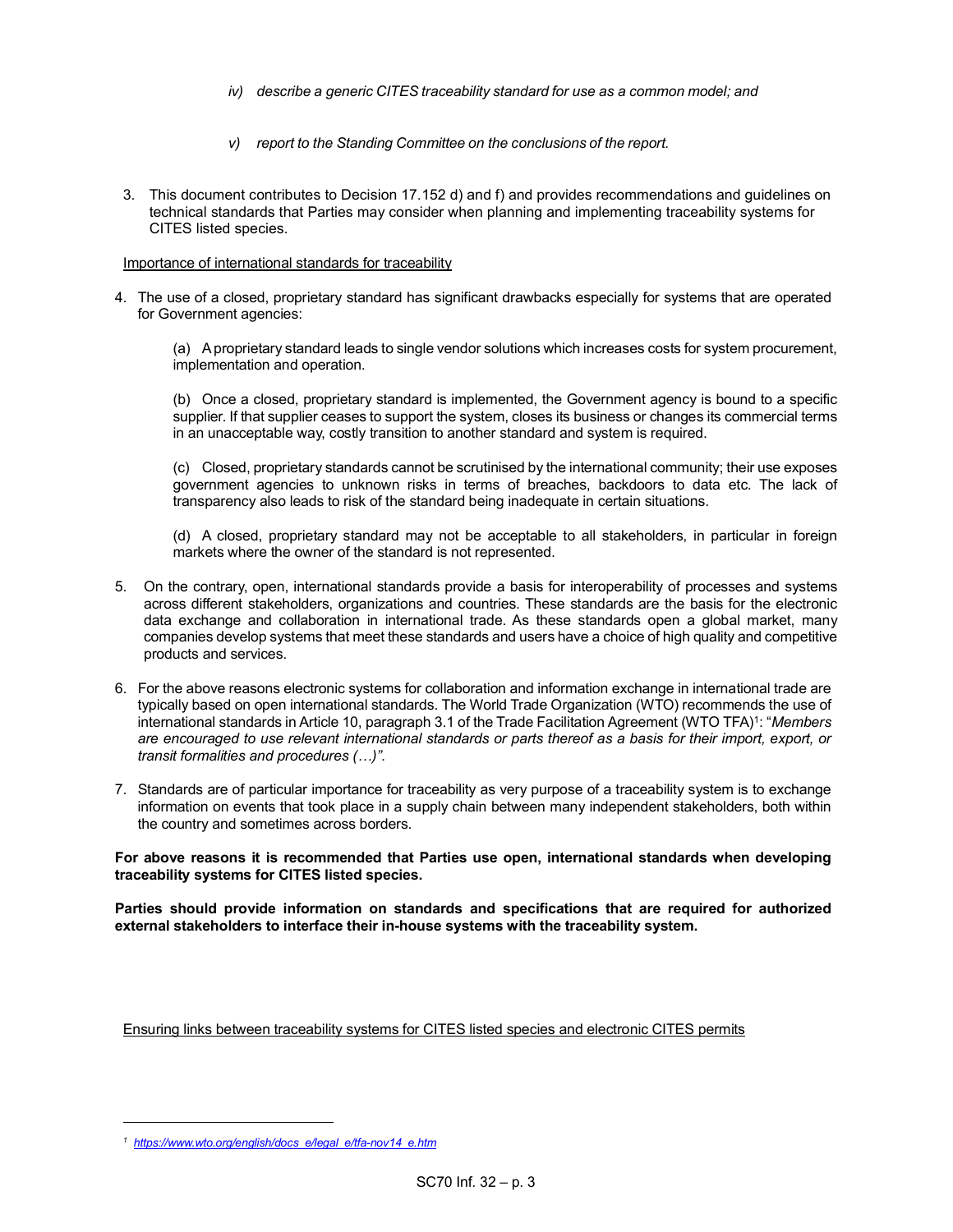- 8. Per definition a traceability system for CITES listed species provides information on specimens and events in a CITES species supply chain. As such a traceability system processes information that is related to the data in electronic CITES permits.
- 9. Therefore the traceability standard should be compatible with CITES standards for electronic permit processing. This requirement is reflected in CoP 17 Decision 17.152 f) which requests the Working Group on traceability to take into account the work on e-permitting to ensure links between CITES permits and certificates and traceability identifiers
- 10. The standard for CITES electronic permits is recommended in CoP Resolution Conf. 12.3 (Rev. Cop 17) para. 3 c) which refers to the CITES electronic permitting toolkit2. The CITES toolkit is based on the UN/CEFACT Core Component Library (CCL)3 which is a large repository of data definitions which covers the requirements of information exchange for international trade, transport, commerce and administration.

## Use of UN/CEFACT Traceability of Animals and Fish for CITES traceability

- 11. To support the use of its standards in traceability systems UN/CEFACT developed the Traceability of Animals and Fish<sup>4</sup> standard. Since its creation the scope of this standard has been expanded and now includes requirements for traceability of agriculture produce in general. UN/CEFACT also has agreed to include requirements for traceability in CITES listed species into this standard. The Secretariat provides liaison to UN/CEFACT and participates in the work of the UN/CEFACT Expert Group that develops this standard.
- 12. The UN/CEFACT traceability standard fully takes into account requirements of CITES electronic Certificates as well as electronic Phytosanitary certificates based on recommendations $^5$  of the International Plant Protection Convention (IPPC), Fishery Management Systems using the UN/CEFACT FLUX<sup>6</sup> standard and any other international trade, transport and customs document that use UN/CEFACT CCL message specifications. This ensures that traceability systems build to the UN/CEFACT traceability standard can re-use information from a wide range of documents, permits and certificates used in international trade.
- 13. The UN/CEFACT traceability standard also enjoys support of solution providers as it is built on a GS1 traceability standard<sup>7</sup>. This standard is related to the GS1 Global Trade Identification Number (GTIN<sup>8)</sup> which can be found as a barcode or RFID<sup>9</sup> identifier on nearly any product traded worldwide. GTIN based equipment and systems which is widely used in the transport and logistics industry can be integrated into UN/CEFACT based traceability systems which significantly reduces implementation costs.

# For above reasons it is recommended that Parties that plan, implement or operate traceability systems for CITES listed species

- apply, were feasible, the UN/CEFACT standard for traceability of animals and fish and the UN/CEFACT Core Component Library in CITES traceability system to ensure compatibility with requires for electronic CITES permits and international trade procedures
- work with the CITES Secretariat and UN/CEFACT to ensure that CITES traceability requirements are taken into account in future versions of the UN/CEFACT traceability standard.

<sup>&</sup>lt;sup>2</sup> See https://cites.org/eng/prog/eCITES

<sup>&</sup>lt;sup>3</sup> The UN/CEFACT CCL is part of the ISO 15000 (ebXML) suite of standards. The CITES toolkit uses the UN/CEFACT eCERT standard which is part of the CCL. eCERT is a general standard for licenses, permits and certificates used in agriculture trade.

<sup>4</sup> https://uncefact.unece.org/display/uncefactpublic/Animal+traceability+data+exchange

<sup>5</sup> IPPC ISPM 12; specifications provided at https://www.ippc.int/en/ephyto/ephyto-technical-information/background-information/

<sup>6</sup> http://www.unece.org/info/media/presscurrent-press-h/trade/2016/uncefact-adopts-the-flux-standard-for-sustainable-fisheriesmanagement/doc.html

<sup>7</sup> GS1 originally developed the Electronic Product Code Information Service (EPCIS) as a GS1 proprietary standard and later made EPCIS it available as an open, international standard under the ISO/IEC 19987.UN/CEFACT traceability standard is an extension of ISO/IEC 19987.

<sup>&</sup>lt;sup>9</sup> Radio-frequency identification